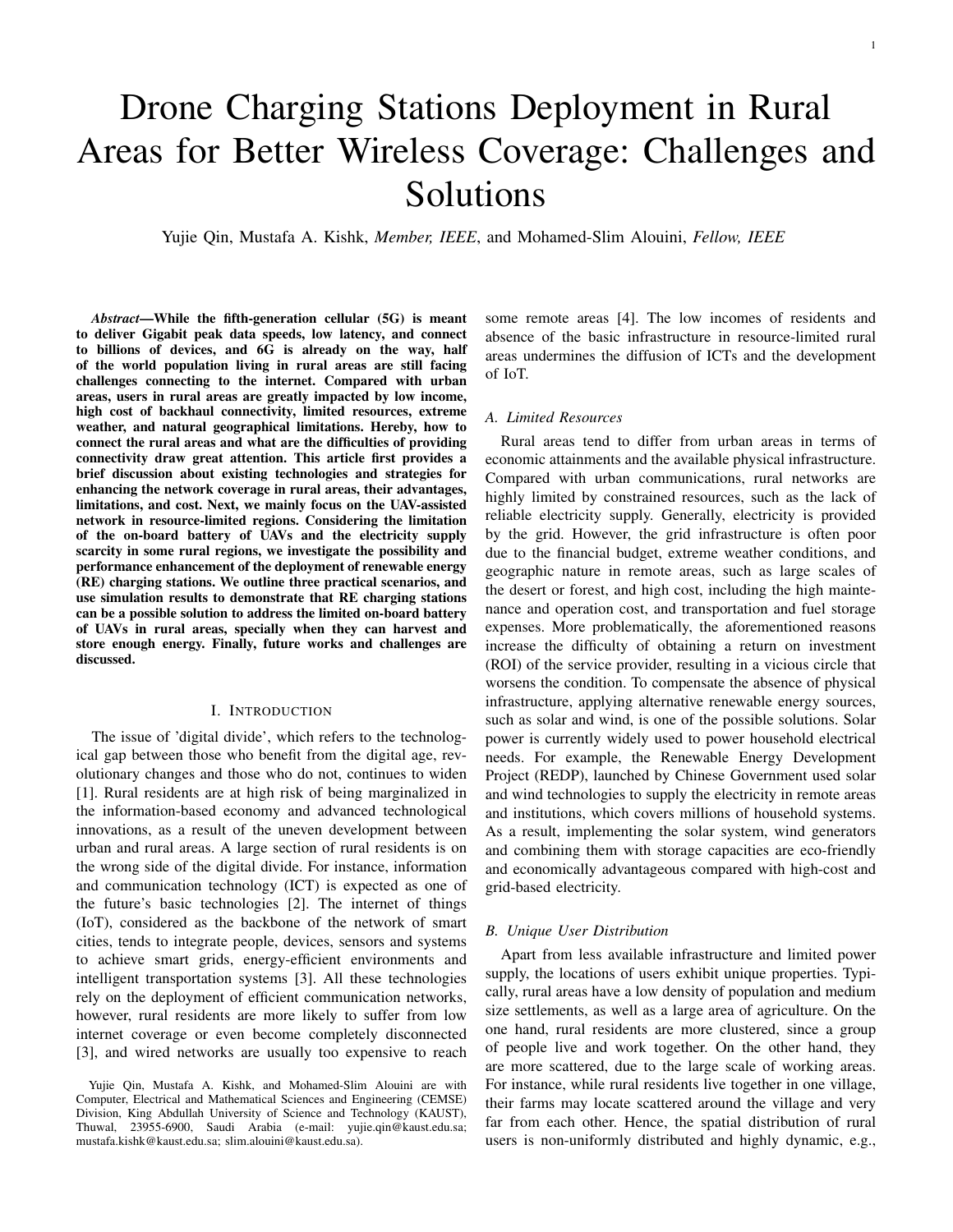higher in the cluster center and lower at edge at night and opposite while working. This, in turn, increases the probability of outage of edge users when a large number of residents are working in farms that are far from the cluster center, and the cluster base station (BS) can only cover a certain area. In addition, the locations of these medium-size settlements also exhibit a similar property of clustering: the medium-size settlements are scattered around the large-size user clusters, such as some villages scattered around a town. Large-scale distribution and dynamic movements of rural users increase the difficulties of delivering cellular network coverage greatly.

In this article, we investigate the possibility of using renewable energy in rural areas to address the UAV battery lifetime issue, and explore three practical scenarios which capture the potential challenges of this system. The reminder of this article is organized as follows. Current challenges and approaches are described in Section II. Detailed system models and simulation results are discussed in Section III. Future works and open problem are included in Section IV.

#### II. COVERAGE ENHANCEMENT IN RURAL AREAS

Based on the above discussion, choosing scalable, costeffective, and fast-deployment communication technologies is of vital importance. Multiple solutions have been provided in the literature to enhance the network cellular coverage in rural areas. In the following part of this section, we provide a brief discussion about these solutions based on different types of strategies, and some interesting projects.

*Satellites.* Satellite backhaul is considered to be the basic technology that connects rural areas. It overcomes the challenge of geographic constraints, weather conditions, and the most important, the absence of available infrastructures (no need for towers and grids). It can provide direct communication links with users in remote areas. However, the high cost of leasing bandwidth and relatively high latency, compared with other technologies, should be considered. Recently, some researchers are working on the reduction of the latency and investigating the possibility of using Transmission Control Protocol acceleration. Besides, the bandwidth cost is expected to decrease with the increasing deployment of High Throughput Satellites (HTSs), please refer to [4] for more details.

*Optical Fiber Link.* Optical fiber link is based on cables and typically ensures long-distance communications and the highest bandwidth. Compared to electricity in electrical cables, the attenuation of light propagates through the fiber is much lower, which allows a large-scale deployment. However, in the case of sparse rural areas, the maintenance cost will be relatively high, and ROI is very low. This is because rural areas often face more extreme weathers, natural obstacles, sparse population, fewer subscribers, and consequently, higher cost and lower return. To minimize the cost, several optimization approaches are provided, such as deploying fibers along the railroad or power lines to reduce the cost in infrastructure, and finding the minimum spanning tree of point to multi-point communications [5], hence minimizing the length of fibers.

*Microwave and Free Space Optics (FSO).* When fiber deployment is too expensive and difficult to reach some remote areas, wireless solutions can be a possible solution, such as microwave and FSO. Microwave link is based on radio frequency (RF) equipment which is deployed on the top of buildings or high towers. To reach the remote rural areas, however, appropriate towers carrying the equipment need to be built, which highly increases the operation expenditure cost. In practical scenarios, microwave towers' separation distances and coverage area can be properly designed to minimize the cost (e.g., based on weather, geographic conditions, and the area of interest). Besides, microwave link requires line-of-sight (LoS), which reflects the importance of the environment and weather conditions.

Generally, FSO includes terrestrial FSO and vertical FSO. Compared with vertical FSO, terrestrial FSO is more similar to microwave links which are based on deploying towers. However, FSO equipment is more expensive, and separation distance is relatively shorter. In the case of vertical FSO, it can communicate with the satellite and high altitude platforms, such as balloons, airships, and UAVs. Since high altitude platforms (HAPs) hover at a high altitude, they are less sensitive to weather conditions, and consequently, the separation distance of the vertical FSO can be larger. Authors in [3] proposed intelligent radio resources management and network planning techniques and investigated the cost-efficiency of these strategies. Based on their results, the method based on vertical FSO with solar-powered devices is a suitable solution.

*TV band White Space (TVWS).* TV white space is an interesting technology that has a good potential to enhance the coverage in rural areas. In the past, white spaces refer to the unused radio frequencies between active ones and are mainly used as buffers to protect broadcasting interference. In 2010, FCC approved the unlicensed public use of this spectrum, and now it is expected to provide broadband internet access with surrounding TV channels. In comparison with WiFi, TVWS can cover around 10 kilometers in diameter, which is 100 times larger, and the uneven ground, owing to the ability of penetrating the obstacles, such as trees, and no requirement of LoS channels. This technology works well in rural areas because of the fewer people and less saturated airwaves, and it can be used to connect sensors, IoT devices, and ensure pointto-point connectivity in the field. While TVWS is a potential option to enhance the coverage and transfer data in rural areas, available infrastructure, intergovernmental operations and public-private partnership are still challenges.

*HAPs.* A large amount of existing works investigate using HAPs to connect the rural areas. The most popular types of HAPs are balloons, airships, and gliders. In addition to being less sensitive to the weather conditions, the main advantages of these platforms are wide coverage areas, ease of deployment and can be used in disaster environment. Since they are deployed very high (about 22 km), hovering energy is actually greatly reduced due to the low wind currents and turbulence. Moreover, such equipment can be fully charged by solar power because of exposure to the sun. Therefore,the operational cost can be greatly reduced. Many recent projects over the globe focus on using HAPs for coverage enhancement such as Google Loon project [6]. It aimed to connect rural areas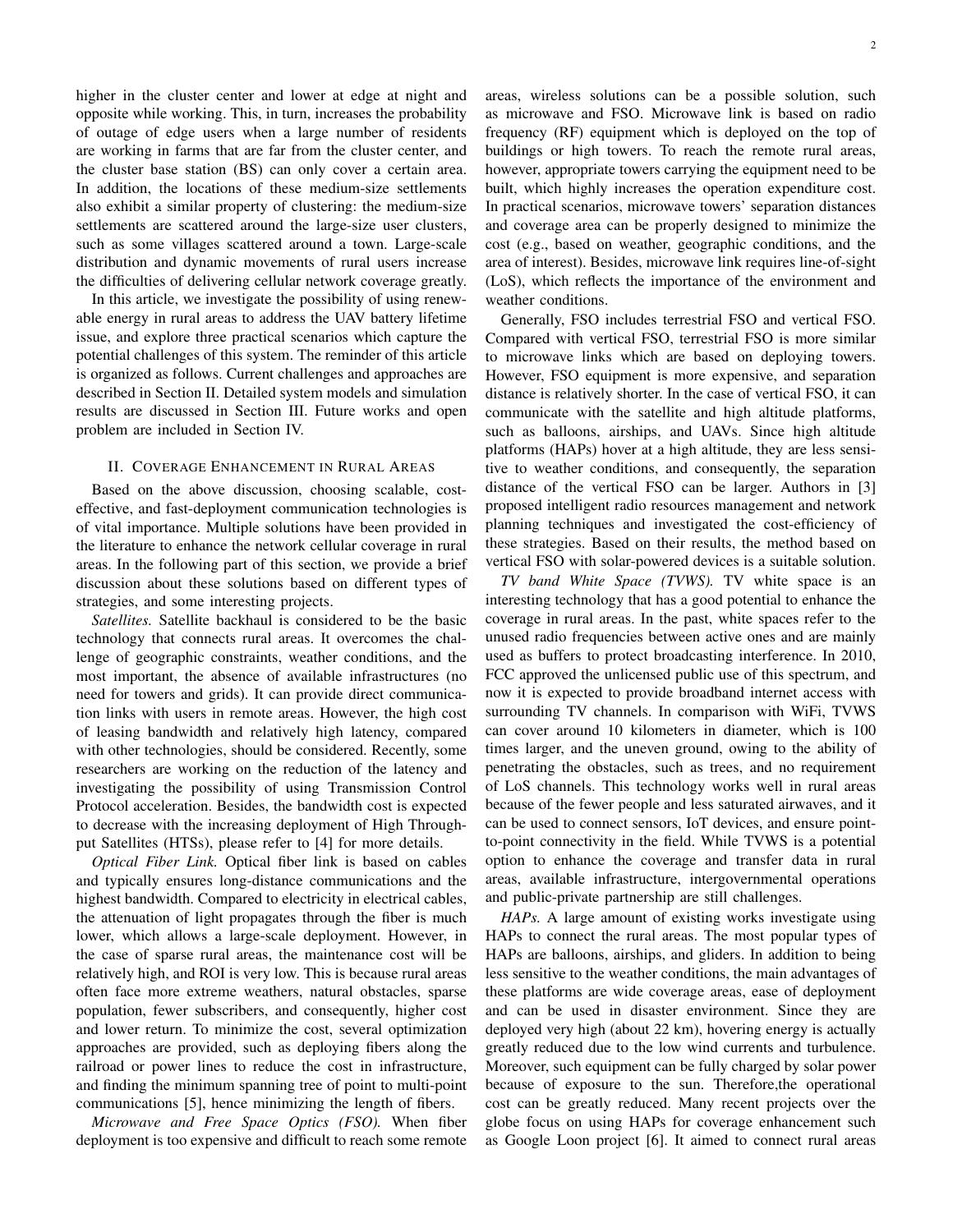by launching the high-altitude super-pressured solar balloon in the stratosphere. However, implementing such technology is still too expensive. Currently, high cost and the complexity of the devices are still the main limitations.

*Unmanned Aerial Vehicles (UAVs).* The UAV-assisted communication system attracts great attention among all the current works, owing to its unique attributes, such as mobility and easy deployment. In comparison with the existing terrestrial base stations (TBSs), UAVs can efficiently function as aerial BSs (ABSs) with high relocation flexibility based on the dynamic demand of rural users [7]. They can optimize their locations by tracking the dynamic movements of rural users, then maximize the coverage probability. In addition, compared with urban areas, there are fewer high buildings and other obstacles. Hence, deploying UAVs in rural areas is more likely to yield better communication channels due to the high probability of establishing LoS links and lower additional loss with ground users [8].

Besides communication, UAVs are widely applied in agriculture as remote sensing in rural areas. Some primary functions include collecting high-quality images about the fields and animals and using these photos to investigate the vegetation status, such as mapping inland water, loss of vegetation and moisture content in the plant, and wildlife habits or damage.

More attractively, a current study proposes a drone-based contact-less COVID-19 diagnosis and testing in rural areas named Covidrone [9]. In their system, the COVID-19 text kit is given to the patient having a high likelihood of infecting based on raw data collected by UAVs and analyzed by a deep neural network. Such work provides some interesting thoughts of combating COVID-19 in medical facilities limited rural areas.

Despite the variety of benefits of UAVs, the limited on-board battery life is one of the primary system's bottlenecks. UAVs need to fly back to a nearby charging station to recharge/swap their battery frequently. Hence, the service UAV offers is likely to be interrupted once their energy runs low, and users in UAVs' coverage areas experience poor service quality. This, in turn, restricts the performance of the UAV-enabled wireless network. Authors in [10] proposed the use of solarpowered charging stations to address the energy limitation of UAVs. In [11], Lyapunov optimization is used to schedule the charging and energy management of UAVs and charging stations. In our previous work [7], we study the influence of charging stations on the system performance in urban areas. We first compute the impact of the UAVs' limited battery, the density of the charging stations and the recharging time on the performance of the considered setup, which do have a high impact on the coverage probability. The results revealed that we can achieve a similar coverage probability by deploying lower dense charging stations if we can reduce the charging time. Similarly, in urban areas, we then analyze the influence of charging stations' capacity. The network's performance degrades as the capacity of charging stations decreases or the number of UAVs served by one charging station increases. The results showed the importance of considering the traffic in charging stations and optimal scheduling, and a trade-off between deploying high density of charging stations with small capacity or deploying low density of charging stations with large capacity.

To address the battery limitation of UAVs, we can deploy charging stations. While we take the electricity limitation in rural areas into account, the deployment of the RE charging station becomes one of the possible solutions to the UAVassisted network. This, thus, motivates this article to explore several scenarios where RE charging stations are deployed in rural areas. To do so, we simulate the system performance in three scenarios including, with/without RE charging stations, limited capacity or low energy storage of RE charging stations, and a more realistic case that captures the dynamic movement of rural users.

# III. NETWORK PERFORMANCE WITH RENEWABLE CHARGING STATIONS

Unless stated otherwise, we use the simulation parameters as listed herein Table I. As mentioned, rural users are more clus-

TABLE I TABLE OF PARAMETERS

| Parameter                                   | <b>Symbol</b>                        | <b>Simulation Value</b>   |
|---------------------------------------------|--------------------------------------|---------------------------|
| Density of medium-size user clusters        | $\lambda_{\rm m}$                    | $\frac{10^{-6}}{m^{-2}}$  |
| Density of living and working user clusters | $\lambda_l, \lambda_w$               | $\lambda_w = 10\lambda_l$ |
| Battery size                                | $B_{\rm max}$                        | 177.6 W·H                 |
| Traveling-related power                     | $P_{\rm m}$                          | 161.8 W                   |
| Service-related power                       | $P_{\rm s}$                          | 177.5 W                   |
| <b>UAV</b> altitude                         | h                                    | 60 <sub>m</sub>           |
| UAV velocity                                | $\boldsymbol{\eta}$                  | $10 \text{ m/s}$          |
| Variance of user distribution               | $\sigma_u^2$                         | 120                       |
| N/LoS environment variable                  | a, b                                 | 4.88, 0.43                |
| Transmission power of UAVs and TBSs         | $\rho_{\rm u}, \rho_{\rm t}$         | 0.2 W, 10 W               |
| SINR threshold                              | 13                                   | 0 dB                      |
| Noise power                                 | $\sigma^2$                           | $10^{-9}$ W               |
| N/LoS, TBS path-loss exponent               | $\alpha_{n}, \alpha_{l}, \alpha_{t}$ | 4, 2.1, 4                 |
| N/LoS fading gain                           | $m_n, m_1$                           | 1,3                       |
| N/LoS additional loss                       | $\eta_{\rm n},\eta_{\rm l}$          | $-20,0$ dB                |

tered in a large area and non-uniformly distributed compared with urban users. Therefore, among all the three scenarios we simulate in this article, the locations of rural users are modeled using a Thomas Cluster Process (TCP), in which users are distributed according to a symmetric distribution with variance  $\sigma_u^2$ , meaning that the locations of users are more dense in the center of clusters and perform like a 2D Gaussion distribution. Besides, we consider rotary-wing UAVs which can hover at a fixed altitude  $h$  above the user cluster centers to provide service. Given the relative parameters in [12], we assume a fixed service-related power  $P_s$ , which contains the hovering and total communication power, and traveling-related power  $P<sub>m</sub>$ . Assume that the reference user is located in a medium-size user cluster and associates with a UAV or a TBS which provides the strongest average received power. The environment variables  $a, b$  used to calculate the probability of LoS/NLoS between the reference user and the serving UAV are given in [8], the path-loss of both UAVs and TBS channels  $\alpha_n, \alpha_l, \alpha_t$ , as well as other parameters and related communication models are given in [7].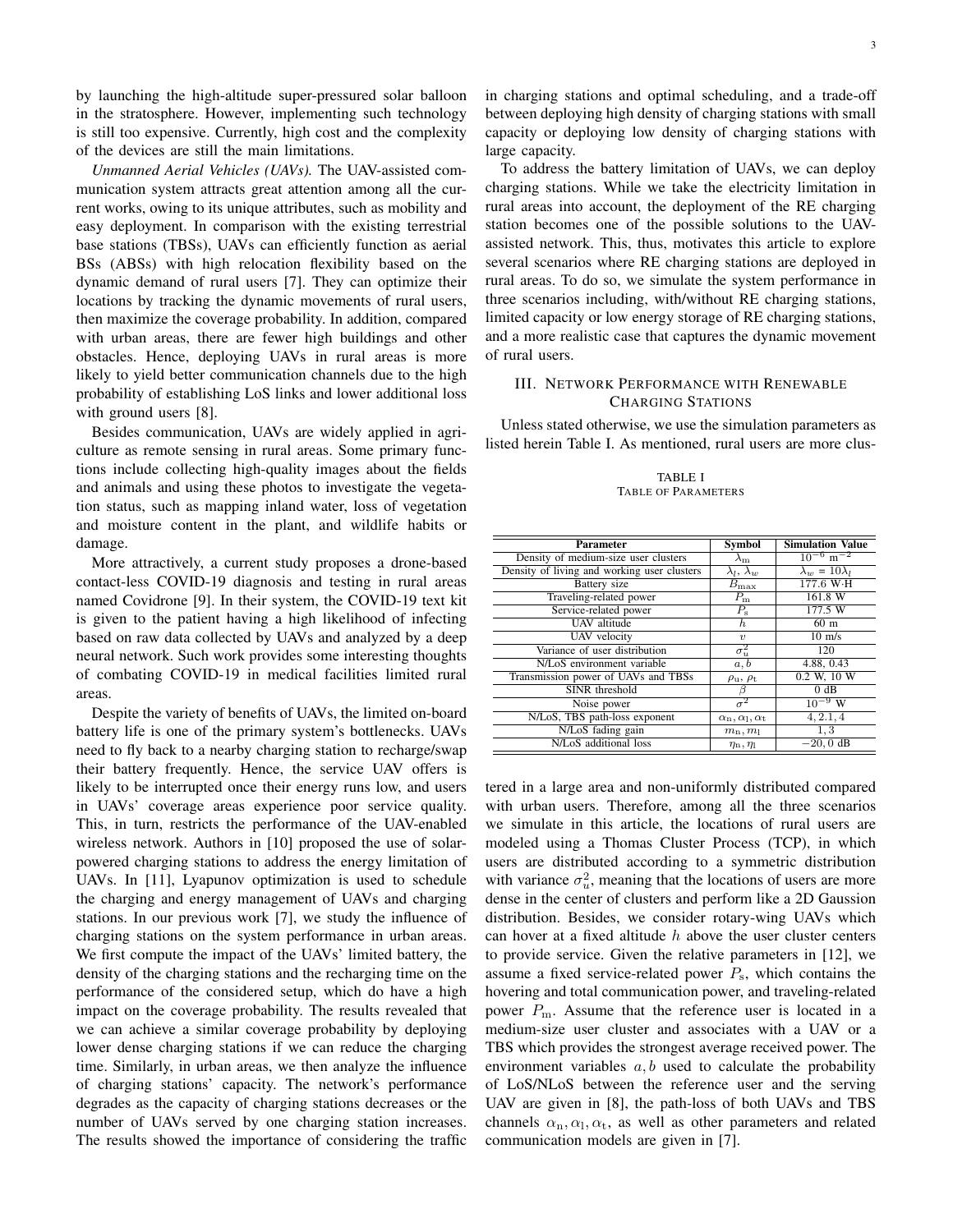# *A. Deployment of Renewable Energy Charging Stations*

One of the most straightforward solutions to the limited battery lifetime is deploying more charging stations. However, given the electricity, infrastructure constrains and high cost, deploying a high dense of EE charging stations as urban areas becomes impossible. Consequently, deploying solar energy charging stations, as well as other renewable resources, becomes an alternative solution. In the first scenario, we consider some medium-size user clusters scattered around a large-size user cluster, as depicted Fig. 1 (a). Assume that only the largesize user cluster has a TBS and electric energy (EE) charging station, and UAVs are deployed above the centers of mediumsize user clusters to provide cellular network coverage. We compare the performances of whether the RE charging stations are deployed at centers of user clusters or not. It means that when the battery of the cluster UAV gets drained, it can go to the RE charging station if there is one located at cluster center. If not, it needs to travel back to the EE charging station in the large-size user cluster. Besides, it may need to wait in a queue if there is more than one UAV in the EE charging station [7].



Fig. 1. Illustration of the system setup. (a) First scenario: UAVs need to fly back to EE charging stations if there is no RE charging station, (b) Second scenario: UAVs can charge in RE charging stations during the day and may need to back to EE charging stations during the night.

In Fig. 2, we show the network performance under different charging station deployment strategies. As expected, the deployment of RE charging station at each medium-size user cluster center can enhance the network performance dramatically, especially when the charging time is long. Its performance is even better than one EE charging station for each cluster UAV, which is deployed at the edge of a larger possible area, e.g., assuming that the possible area of locating EE charging stations is constrained because of the limited grid infrastructure. On the one hand, deploying RE charging stations highly reduces the traffic in the capacity-limited EE charging station, and decreases the traveling distance and energy consumption. Besides, we investigate the influence of using RE UAVs, which can harvest a certain amount of energy from solar panel. However, the system performance does not improve a lot. The reason is that the power consumption model



Fig. 2. Coverage probabilities versus charging time under the different system deployment.

of UAVs is very sensitive to the total weight and rotor disc area. The solar panel equipped on UAVs cannot harvest too much energy but increases the total weight and the rotor disc area, which leads to more energy consumed during hovering and traveling.

## *B. Limited Capacity of RE Charging Stations*

While the deployment of RE charging stations indeed shows a great improvement in the first scenario, the uncertainty is one of the main drawbacks of the RE system. Take solar system for example, the amount of harvested energy greatly depends on the weather and daytime. The output of a solar panel highly relies on sunlight radiation intensity, which is a function of day time, solar altitude angle and attenuation effect of clouds occlusion [13]. Once the sunlight is weak, the solar system cannot harvest enough energy, resulting a low energy stored in the battery. In this situation, the cluster UAV faces the problem of energy outage, and it always happens during the night-time.

Under the same system setup as the first scenario, we analyze the second scenario where the capacity or the harvested RE is limited, as shown in Fig. 1(b). This scenario captures the problem mentioned above that the cluster UAV needs to fly back to the EE charging station when the stored energy of the RE charging station runs low.

In the simulation, we use solar powered charging station as an example, but this result applies to all the RE sources: the stored energy in the RE charging station is limited.

The result in Fig. 3 reveals the influence of uncertainty of RE and limited battery capacity of charging station on the system performance. The coverage probability increases dramatically with the increase of RE charging stations' battery capacity, especially when the charging time is long, which shows the importance of deploying RE charging station, battery size and the availability of RE sources. To overcome the challenge during night-time and days with little sunlight, on the one hand, backup system and RE charging stations with larger battery capacity can be considered. On the other hand, optimizing the orientation of solar panels by using tracking system [14] to maximize the harvest energy is also a potential solution. However, such tracking system requires a trade-off between higher harvested energy and system complexity.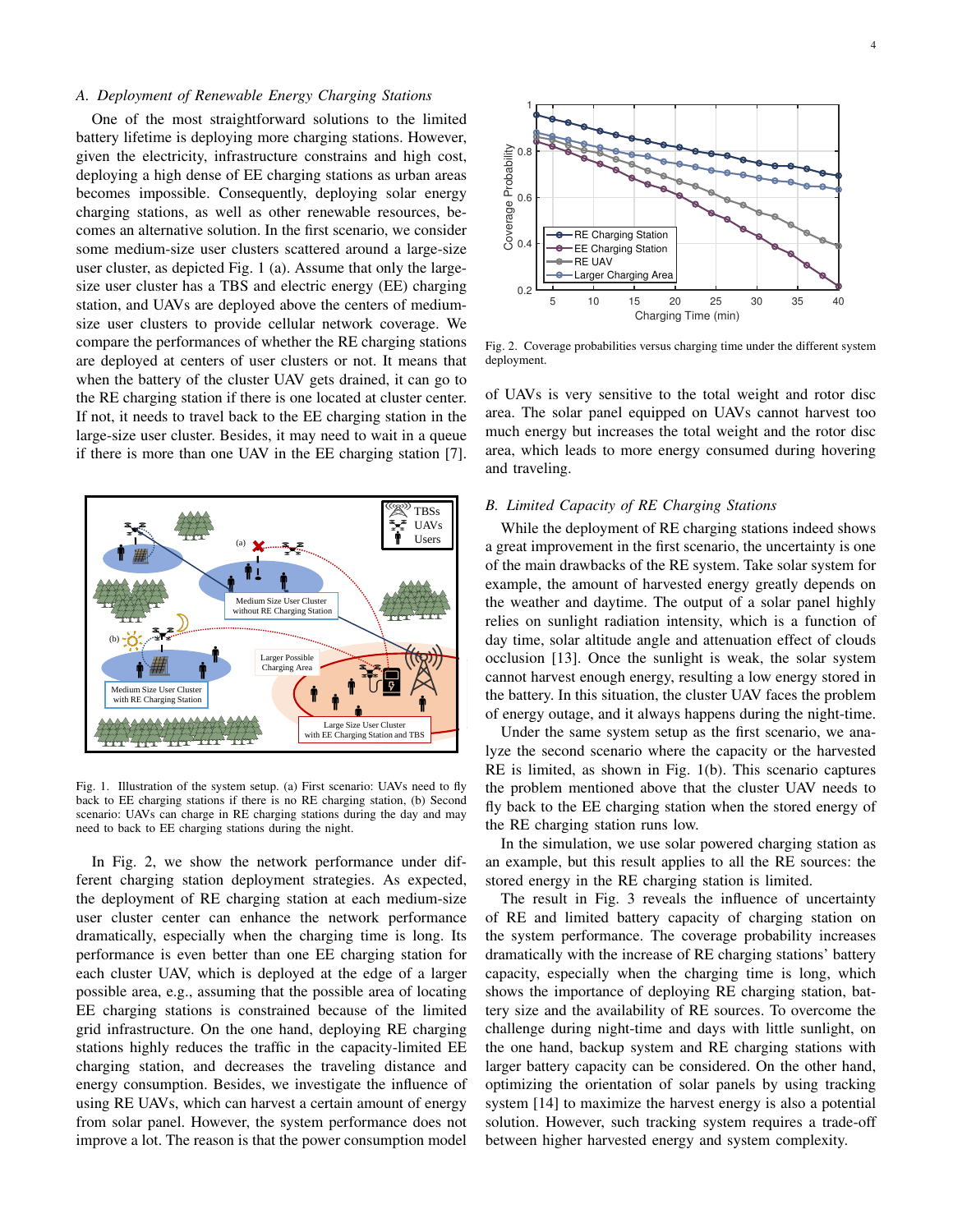

Fig. 3. Coverage probabilities versus charging time under different capacities of the solar powered charging station.

### *C. Dynamic Movement of Rural Users*



Fig. 4. Illustration of system setup for Fig. 5. The third scenario: a more realistic case which captures the dynamic movement of users.

To capture the system performance in a more realistic model, we consider the medium-size user cluster in the first and second scenarios becomes the cluster pair composed of two user clusters, one for living and another for working. For example, some residents live in a village and work in a nearby farm. By using this model we can capture the dynamic movement of rural users. In this scenario, we consider one UAV for each medium-size user cluster pair. These two clusters are located at a fixed distance  $d$  in a random orientation, with densities  $\lambda_l$  and  $\lambda_w$ , respectively. Besides, the possible area of deploying EE charging station around the living cluster is constrained, and let  $R$  denotes the radius of the possible area. To be more realistic, we assume that the RE charging station can only be deployed on roads, of which the locations are modeled as a Poisson Line Process (PLP) [15], when it is outside of living clusters. The reason is that when deploying charging stations in the living cluster, it can be deployed on the top of the buildings if necessary, hence, it can locate almost everywhere in the living cluster. However, when it comes to farms and fields, there is no high dense building, so the possible area of deploying RE charging stations restricts to

the road. In this scenario, we consider that the cluster UAV is deployed at the optimal location that maximizes the coverage probability of the medium-size user cluster pair, and the EE and RE charging stations are deployed accordingly, at their optimal locations that minimize the traveling distances of the cluster UAVs. For instance, if  $\lambda_w$  is much higher than  $\lambda_l$ , the cluster UAV is much closer to the working cluster. In this case, the EE charging station is deployed at the edge of the living cluster, and the RE charging station is deployed at the nearest point on the road from the cluster UAV, as shown in Fig. 4.



Fig. 5. Coverage probabilities under different distances between working and living user cluster.

Fig. 5 shows a better system performance achieved by the deployment of RE charging stations when the distance of two user clusters is large and the performance of increasing the radius of possible area does not improve too much. The reason is the same as the first scenario: the deployment of RE charging stations highly reduce the traveling distance and energy consumed during traveling. Compared with energy from wired electricity, off-grid RE systems are more flexible, low maintenance cost and eco-friendly. Especially in rural areas, the possible areas of deploying RE charging stations are much wider than EE charging stations, and lower dense of high buildings makes it possible for the solar panel to harvest more energy.

However, to achieve this performance, a large-scale deployment of RE charging stations is required because of the spatial dynamics of users and sparse distribution (e.g., the optimal locations of RE charging stations change with the change of locations of working clusters). Despite of falling cost of solar panels [14], lack of financing mechanisms coupled with a high start-up cost restrict the development of RE system in rural areas. This problem can only be solved by paying more attentions on the development of rural areas and government support.

#### IV. FUTURE WORKS AND CHALLENGES

The work presented in this article captures the initial setup of designing RE charging stations and UAVs in enhancing the coverage in rural areas and opens up lots of issues that need to be addressed in the future research.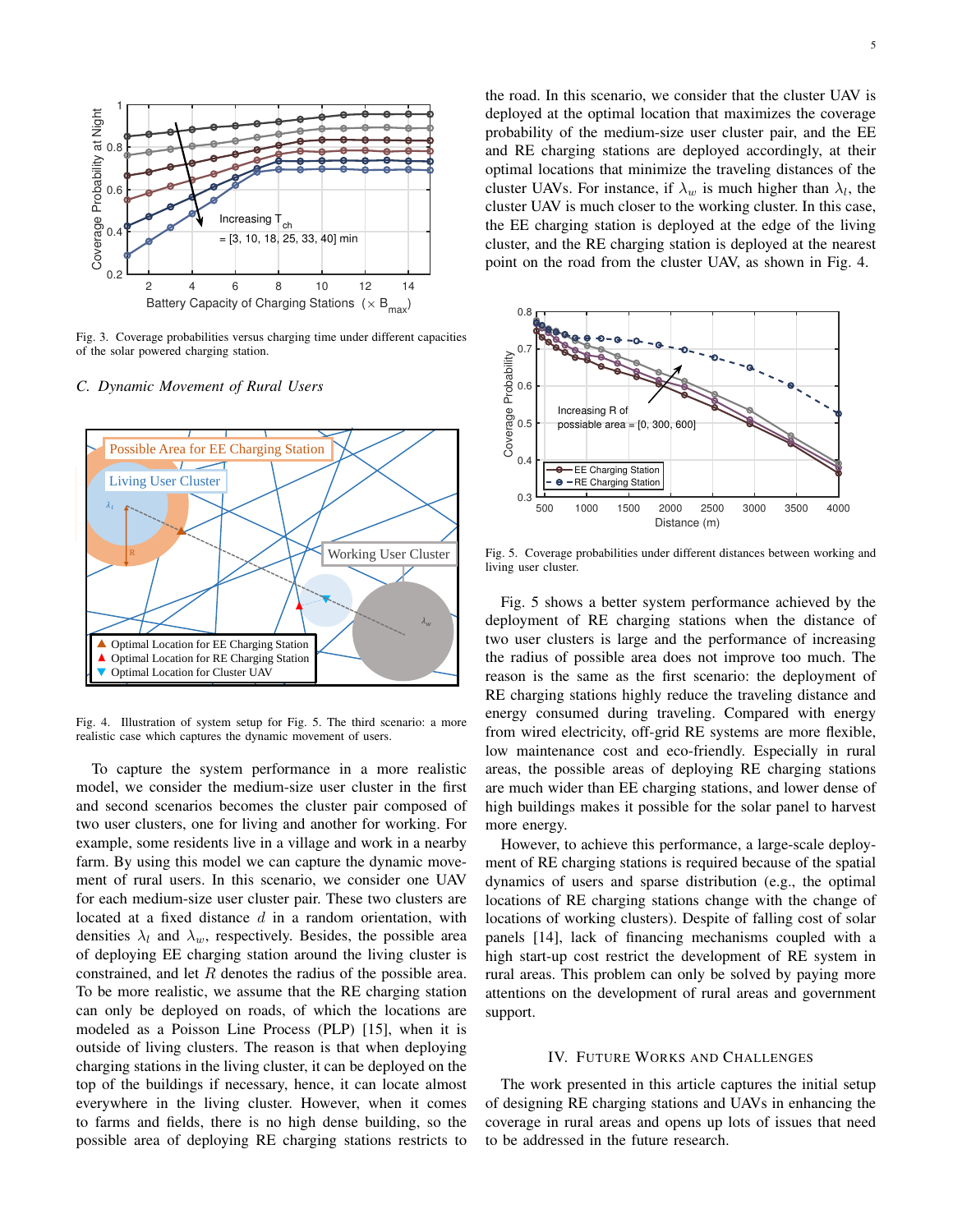# *A. UAV-enabled Networks*

While we show that combining UAVs and RE charging stations in the wireless network greatly improves system performance, it does not suit all situations. For example, lowaltitude UAVs are greatly affected by climate change. As mentioned, rural areas have a high probability of facing extreme weathers, such as hurricanes, sand storms, and thunderstorms. Such harsh conditions can easily interrupt the service UAVs offer or even destroy UAVs. In addition, legislation of UAVs is still catching up. Since UAVs' wide use is relatively new, some uncertainties and conflicts about the airspace property rights and radio frequency interference should be clarified. Moreover, safety and privacy while dealing with UAVs are also primary and common concerns. UAVs can collect data and images while flying at a relatively high altitude without drawing attention. Therefore it leads to the problem of invasion of privacy and aerial surveillance, and UAVs systems may crash due to the latency made by remote controls or manmade mistakes.

#### *B. RE-enabled Networks*

In addition to the potential concerns derived by UAVs' networks, RE charging stations cannot suit all the scenarios, either. As mentioned, the high initial cost of installation restricts the deployment of RE-powered charging stations. Besides, the geographical limitations can impose extra set of challenges. Some renewable energy resources are simply not available in some remote areas. For example, the availability of sunlight in the Middle East is significantly more than in Central and Eastern Europe, meaning that different regions need different systems and maybe combining more than one type of energy generation is more efficient and reliable in some areas. Moreover, such energy is generated by natural resources that are uncontrollable by humans. Wind energy depends on wind speed: if it is too low, the turbine does not turn, however, too much wind can damage the generator. These uncertainties make the integration more complex. Developing suitable size energy storage mechanisms is essential. How much energy should be stored such that the user can have a stable power supply and how to store the power in a cost-effective, reliable way now become the problems that need to be solved before the widespread of the RE-powered charging stations.

# *C. Open Problems*

In the field of UAV-aided rural area wireless communications, future studies can be based on the optimal 3D locations of UAVs that maximize the coverage probability and trajectory optimization, which captures the dynamic and large-scale movement of rural users. While considering the locations of UAVs, the location of charging stations should also be investigated since UAVs cannot work without charging. Therefore, where to deploy and which kinds of charging stations should be deployed in remote areas are promising directions for future work. Besides, different connectivity strategies based on different regions can be investigated. For instance, can we combine UAVs with HAPs or satellites, if so, what is the best UAV deployment strategy. Furthermore, a more realistic spatial distribution model of rural areas can be provided, such as modeling the dynamic movement of rural users and user clusters.

There is no single solution that addresses challenges in all the rural areas. However, building on the current technologies and strategies while considering the particularities of each region and achieving ubiquitous connectivity is the most suitable solution to follow.

#### V. CONCLUSION

In this article, we investigated three practical scenarios of deploying RE charging stations in rural areas and analyzed their strengths and weaknesses numerically. We can conclude that deploying RE charging stations do enhance the system performance dramatically. However, this system is easily influenced by weather, daytime duration (in case of solar-powered) and limited battery capacity of RE charging stations. Finally, we have enlisted a set of challenges and open problems that still need to be resolved before considering large scale deployment of RE-powered charging stations for droneenabled systems in rural areas.

#### **REFERENCES**

- [1] J. A. Van Dijk, "Digital divide research, achievements and shortcomings," *Poetics*, vol. 34, no. 4-5, pp. 221–235, 2006.
- [2] A. Datta, V. Bhatia, J. Noll, and S. Dixit, "Bridging the digital divide: Challenges in opening the digital world to the elderly, poor, and digitally illiterate," *IEEE Consumer Electronics Magazine*, vol. 8, no. 1, pp. 78– 81, 2019.
- [3] E. Yaacoub and M.-S. Alouini, "Efficient fronthaul and backhaul connectivity for IoT traffic in rural areas," *IEEE Internet of Things Magazine*, vol. 4, no. 1, pp. 60–66, 2021.
- [4] ——, "A key 6G challenge and opportunity connecting the base of the pyramid: A survey on rural connectivity," *Proceedings of the IEEE*, vol. 108, no. 4, pp. 533–582, 2020.
- [5] P. K. Dalela, S. Basu, S. Majumdar, A. Yadav, A. Singh, N. Nagpal, and V. Tyagi, "Geo-intelligence based terrain-aware mobile backhaul planning for rural india," in *2014 IEEE International Conference on Advanced Networks and Telecommuncations Systems (ANTS)*. IEEE, 2014, pp. 1–6.
- [6] J. Burr, "The feasibility of Google's project Loon," *Australian National University (ANU) College of Engineering, Tech. Report U*, vol. 5350804, p. 2015, 2017.
- [7] Y. Qin, M. A. Kishk, and M.-S. Alouini, "On the influence of charging stations spatial distribution on aerial wireless networks," *IEEE Transactions on Green Communications and Networking*, to appear.
- [8] A. Al-Hourani, S. Kandeepan, and S. Lardner, "Optimal LAP altitude for maximum coverage," *IEEE Wireless Communications Letters*, vol. 3, no. 6, pp. 569–572, 2014.
- [9] N. Naren, V. Chamola, S. Baitragunta, A. Chintanpalli, P. Mishra, S. Yenuganti, and M. Guizani, "IoMT and DNN-enabled Drone-assisted Covid-19 screening and detection framework for rural areas," *IEEE Internet of Things Magazine*, vol. 4, no. 2, pp. 4–9, 2021.
- [10] P.-V. Mekikis and A. Antonopoulos, "Breaking the boundaries of aerial networks with charging stations," in *ICC 2019 - 2019 IEEE International Conference on Communications (ICC)*, 2019, pp. 1–6.
- [11] L. Lv, C. Zheng, L. Zhang, C. Shan, Z. Tian, X. Du, and M. Guizani, "Contract and lyapunov optimization-based load scheduling and energy management for uav charging stations," *IEEE Transactions on Green Communications and Networking*, vol. 5, no. 3, pp. 1381–1394, 2021.
- [12] Y. Zeng, J. Xu, and R. Zhang, "Energy minimization for wireless communication with rotary-wing UAV," *IEEE Transactions on Wireless Communications*, vol. 18, no. 4, pp. 2329–2345, 2019.
- [13] S. Sekander, H. Tabassum, and E. Hossain, "Statistical performance modeling of solar and wind-powered UAV communications," *IEEE Transactions on Mobile Computing*, vol. 20, no. 8, pp. 2686–2700, 2021.